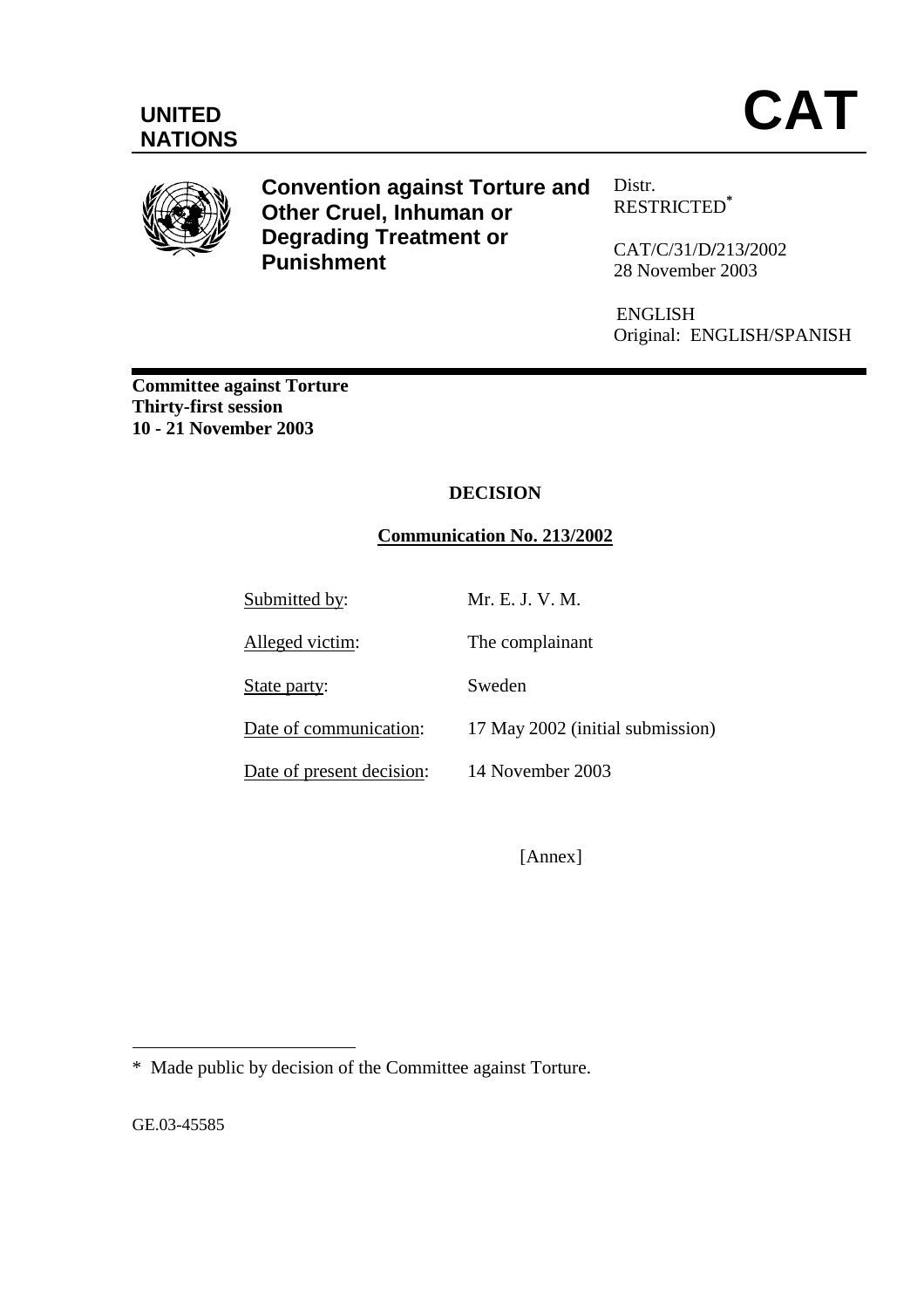Annex

### DECISION OF THE COMMITTEE AGAINST TORTURE UNDER ARTICLE 22 OF THE CONVENTION AGAINST TORTURE AND OTHER CRUEL, INHUMAN OR DEGRADING TREATMENT OR PUNISHMENT

## **Thirty-first session**

Concerning

### **Communication No. 213/2002**

| Submitted by:      | Mr. E. J. V. M.                  |
|--------------------|----------------------------------|
| Alleged victim:    | The complainant                  |
| State party:       | Sweden                           |
| Date of complaint: | 17 May 2002 (initial submission) |

 The Committee against Torture, established under article 17 of the Convention against Torture and Other Cruel, Inhuman or Degrading Treatment or Punishment,

Meeting on 14 November 2003,

 Having concluded its consideration of complaint No. 213/2002, submitted to the Committee against Torture by Mr. E. J. V. M. under article 22 of the Convention against Torture and Other Cruel, Inhuman or Degrading Treatment or Punishment,

 Having taken into account all information made available to it by the complainant and the State party,

Adopts the following:

### **Decision under article 22, paragraph 7, of the Convention**

1.1 The complainant is E. J. V. M., a Costa Rican citizen, born in 1956, currently residing clandestinely in Sweden, following the rejection by Sweden on 19 February 2002 of his application for asylum. He claims that his deportation to Costa Rica would constitute a violation by Sweden of article 3 of the Convention against Torture and Other Cruel, Inhuman or Degrading Treatment or Punishment (henceforth referred to as "the Convention"). He is not represented by counsel.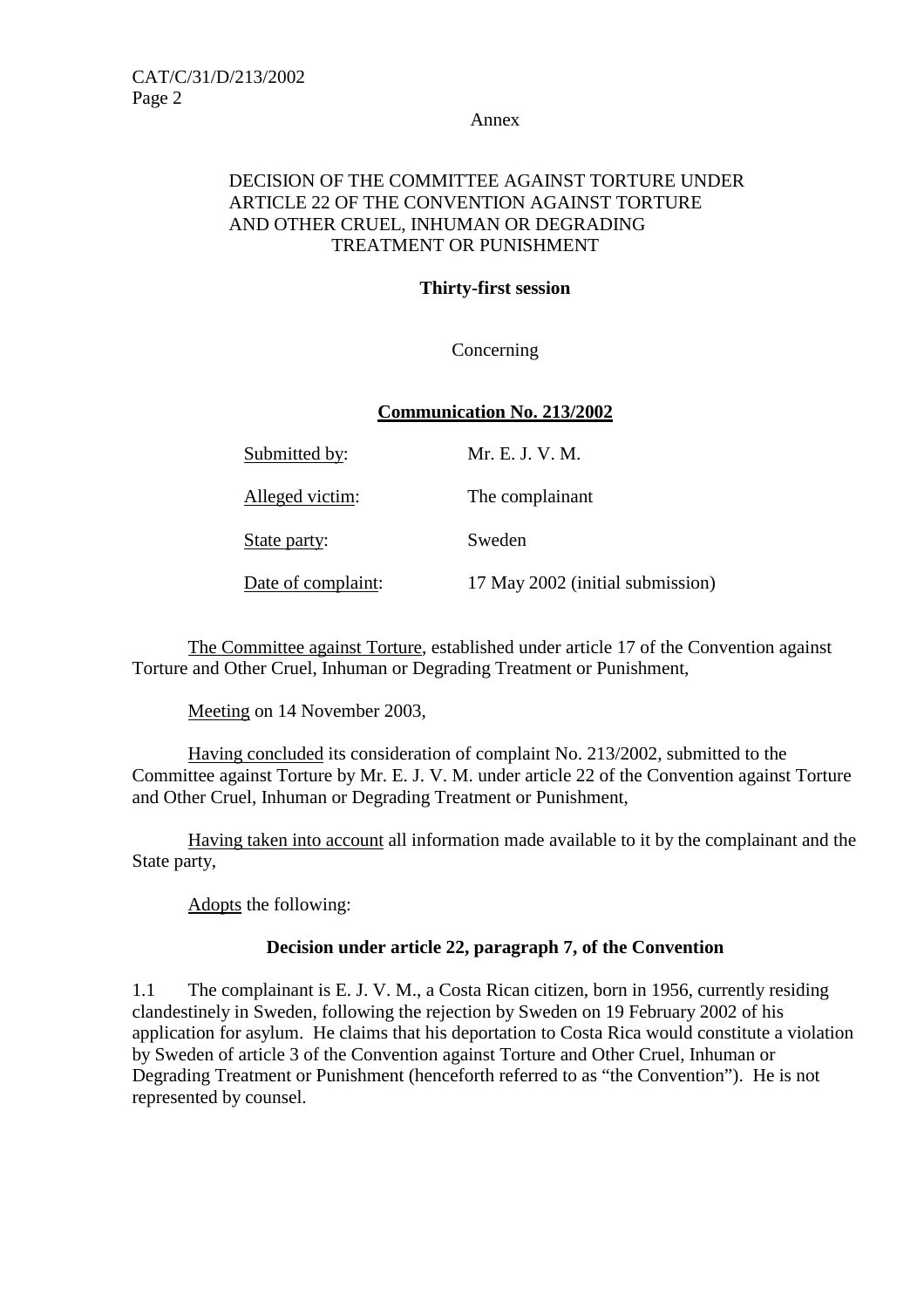1.2 The State party ratified the Convention on 8 January 1986, when it also made the declaration under article 22 of the Convention. The Convention entered into force for the State party on 26 June 1987.

1.3 In accordance with article 22, paragraph 3, of the Convention, the Committee transmitted the complaint to the State party on 1 July 2002.

### **The facts as submitted by the complainant:**

2.1 The complainant joined the Youth Section of the Popular Vanguard Party (Communist) of Costa Rica in 1975, when he was a drama student at the University of Costa Rica. As an active member of Costa Rica's Vanguard Youth (JVC), he participated in various student political and cultural activities.

2.2 The complainant was arrested for the first time in 1975 during a student political meeting. Along with the other participants he was taken to a prison in San Juan de Tibás, where he alleges that he was physically and mentally tortured - insulted, threatened, kicked, his hair pulled, beaten on the ribs and spat on.

2.3 The complainant managed to escape from prison and made for the province of Limón. He alleges that he was arrested several times and imprisoned in inhumane conditions, among convicted criminals, in rat-infested premises, with neither food nor a blanket nor anywhere to sleep. He alleges that he was arrested and released on numerous occasions, being allowed to leave and then being arrested again after 50 metres. He was finally able to escape and return to San José.

2.4 In San José, the complainant again became involved in political activities at university. He alleges that he was arrested several times; while in detention he received death threats and was beaten and burned with cigarettes. He says that on one occasion he was taken to the General Detention Facility of the Ministry of Public Security, where he was subjected to numerous types of physical and mental ill-treatment, including being severely kicked and beaten, immersed in cold water in the early morning and forced to perform sexual acts with his captors.

2.5 The complainant claims that, because of his Communist affiliations, he was prevented from working in the National Theatre Company and suspended from his acting classes. He also alleges that he was publicly attacked because he was bisexual.

2.6 The complainant says that he fled to Venezuela, where he lived for two years before returning to Costa Rica in 1982. On his return he set up an underground theatre from which *Radio Venceremos*, the official medium of the Frente Farabundo Martí para la Liberación Nacional (FMLN), used to make clandestine broadcasts. He alleges that in 1985 security forces raided his house, beat him up and took him to San Juan de Tibás prison, where he was physically and mentally tortured.

2.7 The complainant alleges that one night in the early 1990s, he was again detained, beaten and forced to perform fellatio on one of the guards while another insulted him. A third guard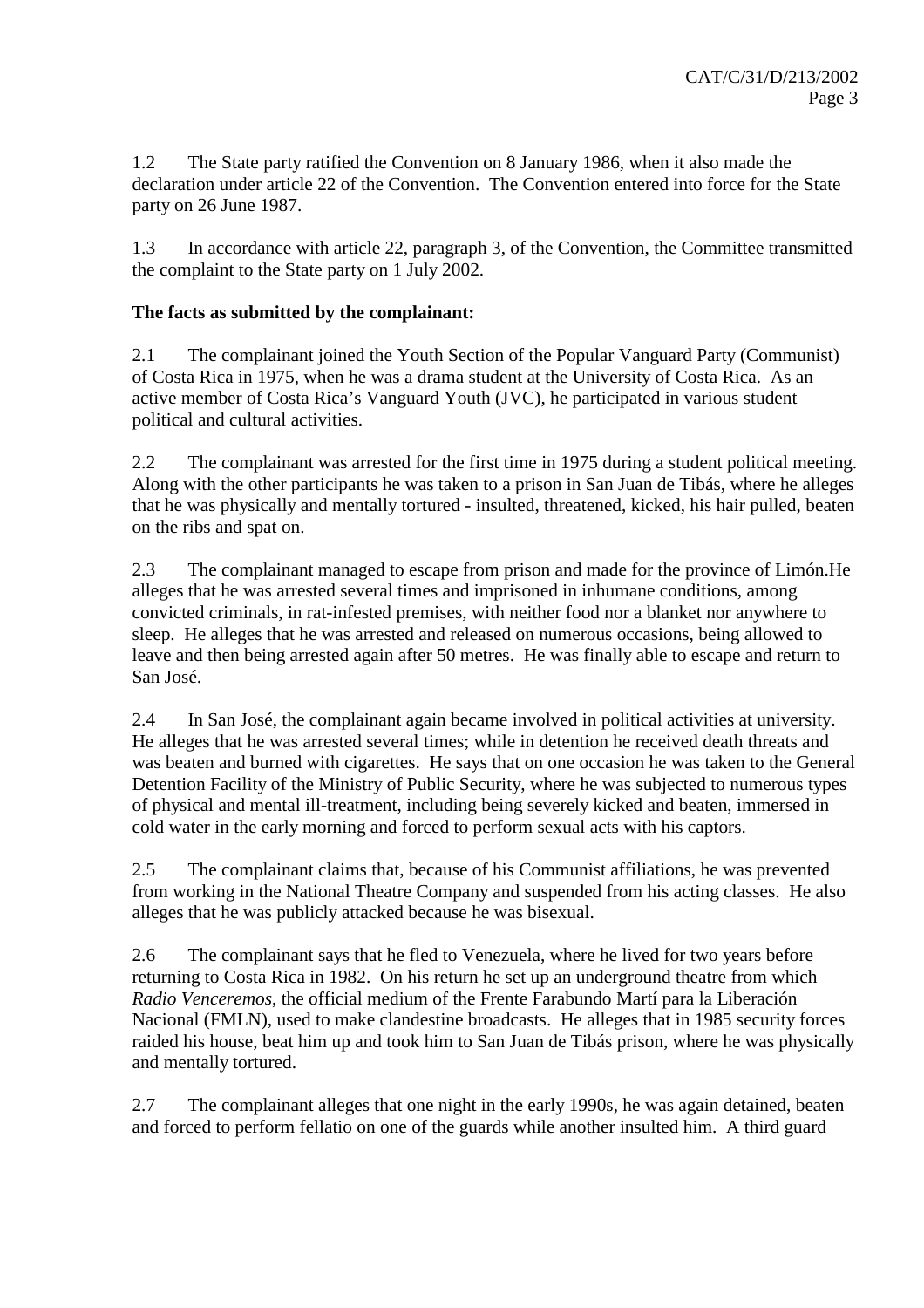## CAT/C/31/D/213/2002

Page 4

then started kicking him, causing such injuries to his face and body that he had to be taken to a hospital: he was threatened with death if he told what had happened. On his release, he reported the facts to the prosecutor's office in San Pedro de Montes de Oca and to the Public Prosecutor's Office in San José. He claims that his complaint was not examined.

2.8 Between 1992 and 1993, as a result of his participation in the defence of the rights of Limón peasants who were under pressure to sell their land cheaply, the complainant alleges that he was arrested in an operation coordinated by the national police and paramilitary groups opposed to the peasants. He says that he was taken to Limón prison, put in a cell swimming in urine and excrement, beaten and drenched with cold water. On his release, he found that his house had been raided and his personal belongings destroyed.

2.9 The complainant claims that between 1994 and 1997 he was detained on more than 30 occasions and taken to court four times, accused, inter alia, of illegal possession of firearms, manufacture of explosives, occupation of land, aggravated threats and attempted homicide.

2.10 He also says that his life and that of his partner, P. A. M., a female-to-male transsexual, with whom he shared his political activities, was in danger. He says that their house was shot at on several occasions and that although they asked for police protection their requests were ignored. He asserts that they had to install a metal stockade in the living room of their house for protection.

2.11 The complainant alleges that in 1995 there was an attempt to murder him: he received a bullet wound to his left hand from an individual to whom a uniformed police officer had given a gun.

2.12 On 17 May 1997, the complainant left Costa Rica for good. With P. A. M. he made for Canada, where they applied for asylum. The Canadian Center for Victims of Torture took up their case and gave them legal, linguistic, health-care and psychiatric support. The Canadian authorities, however, refused their application for asylum.

2.13 On 12 July 2000, the complainant and P. A. M. fled to Sweden, where they immediately applied for asylum. The Swedish authorities refused their application. The complainant says that he is currently having to live clandestinely in Sweden in order not to be deported, since all domestic remedies have been exhausted in the State party.

# **The complaint:**

3.1 The complainant argues that his deportation would be a violation by Sweden of article 3 of the Convention, since he is in danger of being subjected to further torture in Costa Rica.

3.2 The complainant claims that the decision by the Swedish authorities was a mechanical one, that it was biased, that the officials showed a lack of humanitarian interest and that they considered only some parts of his statement and not the whole. He further argues that the procedure was not objective since it took place in Swedish with only sporadic assistance from untrained interpreters, which prevented him from understanding and responding to the decisions taken concerning him in his own language.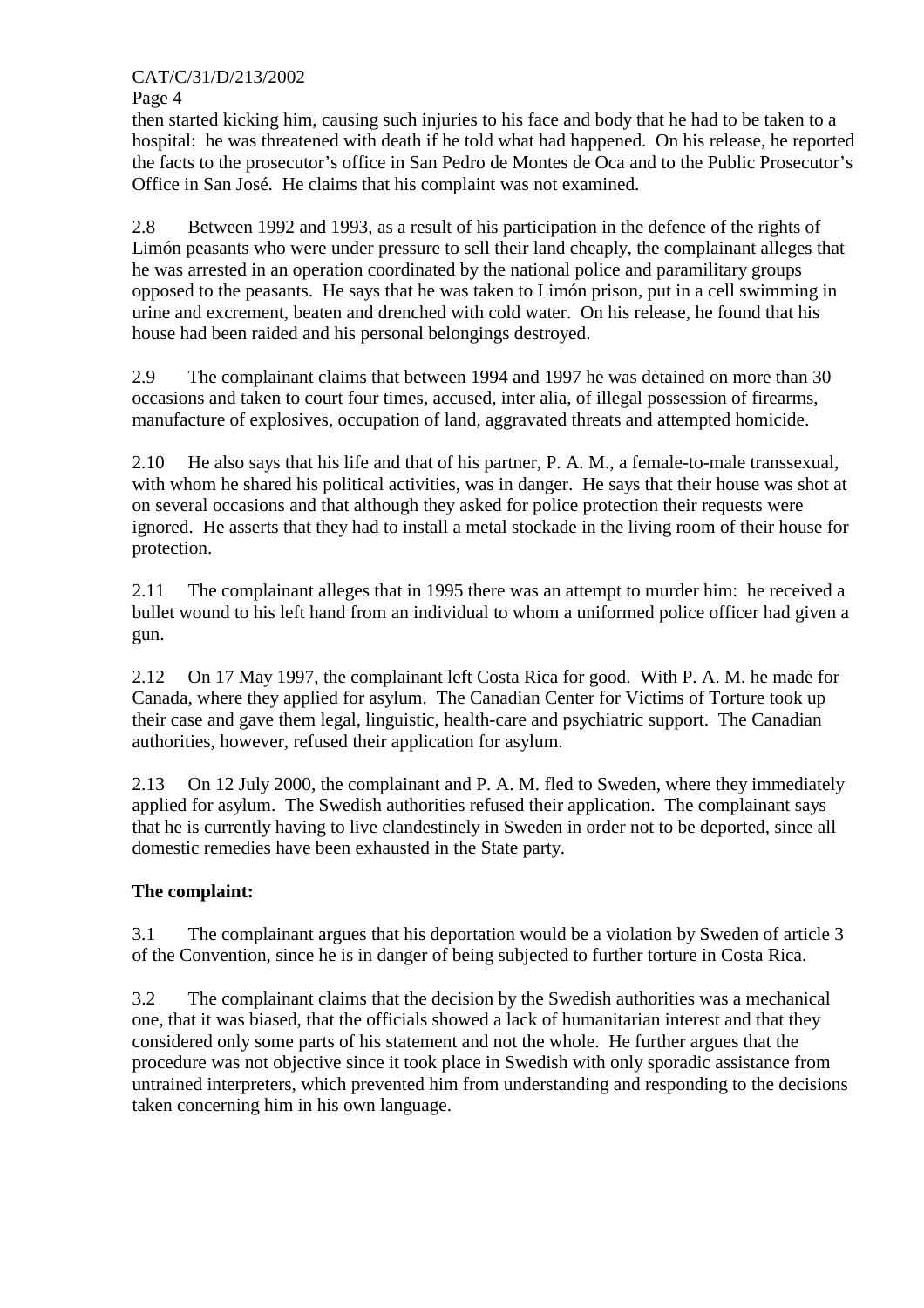#### **The State party's observations on admissibility and the merits:**

4.1 In a written submission dated 15 October 2002, the State party set out its observations on the admissibility and the merits of the complaint. On admissibility, and with reference to the requirement set out in article 22, paragraph 5 (a), of the Convention, the State party expresses its confidence that the Committee will ascertain whether the complaint has not been and is not being examined under another procedure of international investigation or settlement.

4.2 On the admissibility requirement set out in article 22, paragraph 5 (b), of the Convention, the State party acknowledges that all domestic remedies have been exhausted in this case. The Swedish Migration Board held a first interview with the complainant on the day after his arrival in Sweden; the second interview took place on 26 July 2000. On 26 September 2000, the Migration Board rejected the complainant's application for asylum and ordered that he should be deported to his country of origin. The complainant appealed, but the Aliens Appeals Board rejected the appeal on 19 February 2002.

4.3 The State party contends, however, that the complaint should be declared inadmissible in accordance with article 22, paragraph 2, of the Convention, since it lacks the minimum substantiation that would render it compatible with article 22 of the Convention. As an example, the State party cites the case of *Y. v. Switzerland*. **1**

4.4 Should the Committee declare the complaint to be admissible, the State party asserts that, as regards the merits of the complaint, returning the complainant to Costa Rica would not constitute a violation of article 3 of the Convention. It points out that, in accordance with the Committee's jurisprudence, application of article 3 of the Convention must take account of (a) the general human rights situation in the country, and (b) the danger personally faced by the complainant of being subjected to torture in the country to which he is returned.

4.5 On the general human rights situation in Costa Rica, the State party asserts that there is no consistent pattern of gross, flagrant or mass violations of human rights. It bases its assertion on reports on the human rights situation in the country, on the Committee's concluding observations on Costa Rica's initial report of 2001, on the fact that consensual homosexual relationships between adults are legal in that country and on the fact that Costa Rica has ratified various human rights instruments, including the Convention against Torture and Other Cruel, Inhuman or Degrading Treatment or Punishment. The State party asserts that the torture alleged by the complainant took place some time ago and that the human rights situation in Costa Rica has considerably improved since.

4.6 As to whether the complainant is personally in danger of being subjected to torture, the State party asserts that the circumstances he invokes are not sufficient evidence that he runs a foreseeable, real and personal risk of being tortured in Costa Rica. The State party refers in this connection to the Committee's jurisprudence on the interpretation of article 3 of the Convention.**<sup>2</sup>**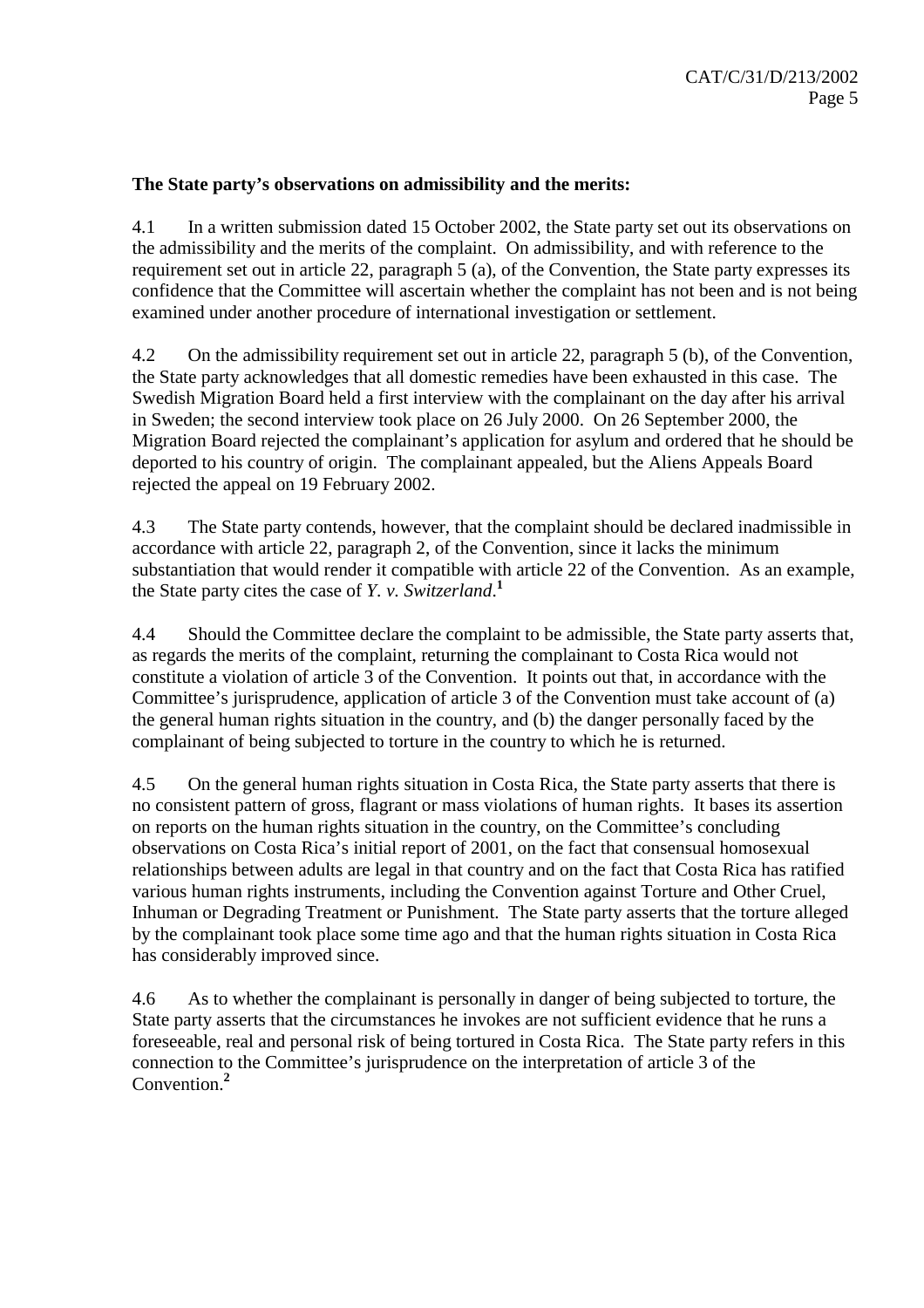### CAT/C/31/D/213/2002

Page 6

4.7 The State party adds that the complainant's credibility is of vital importance in taking a decision on the application for asylum, and that the national authorities conducting the interviews are naturally in an excellent position to assess that credibility. The State stresses that the complainant's statements contain various discrepancies and grey areas which diminish the credibility of his complaint.

4.8 First, the State party contends that the complainant's statements to the Swedish Migration Board and the Swedish Aliens Appeals Board and the complaint submitted to the Committee referring to the dates on which he was arrested and tortured while living in Costa Rica are not consistent. The complainant declared to the Swedish Migration Board and to the Canadian authorities that an organization called Acaina had filed suit against him 33 times, while he told the Swedish Aliens Appeals Board and reported in his complaint to the Committee that he had been arrested more than 30 times. Lastly, as to the circumstances of his being shot in 1995, he declared to the Swedish Migration Board and to the Canadian authorities that an individual had threatened to shoot P. A. M. but that he himself had intervened and been hit as a result. Before the Swedish Aliens Appeals Board, however, and in the complaint to the Committee, he stated that an individual had attempted to murder him and that it was then that he had been shot.

4.9 On the reasons why the complainant contends that he is in danger of being tortured if he is returned to Costa Rica, the State party points out that his participation in peasant disputes over land took place quite some time ago. It quotes human rights reports which show that the situation has improved since 1999.

4.10 The State party further argues that, according to the complainant himself, the most serious incident, namely, when he was shot, took place in 1995. The State party points out, however, that the complainant left Costa Rica only in May 1997. He left the country legally, and apparently without difficulty. This would suggest that he had no need of urgent protection even in 1997.

4.11 The State party asserts that the complainant has not demonstrated the risk of persecution by the Costa Rican authorities, and that in any case, if it were considered that the complainant risks persecution today, it would be from organizations with which he has been in conflict for various reasons. The State party asserts, however, that persecution of this nature does not fall within the purview of the Convention.<sup>3</sup> It adds that there is nothing to indicate that Costa Rica is unable to furnish adequate protection to the complainant should he be the object of such persecution. Costa Rica has furthermore ratified the Convention and made the declaration under article 22; the complainant would therefore be able to enjoy the protection provided by the Convention in his country of origin.

### **Comments by the complainant concerning the State party's arguments:**

5.1 In a written submission dated 25 November 2002, the complainant commented on the State party's observations, referring to facts not appearing in the initial complaint, and putting forward new allegations which similarly did not appear in his initial submission. On the issue of the general situation of human rights in Costa Rica, the complainant quotes a press release issued by the Popular Vanguard Party of Costa Rica on 18 October 2002 denouncing acts of political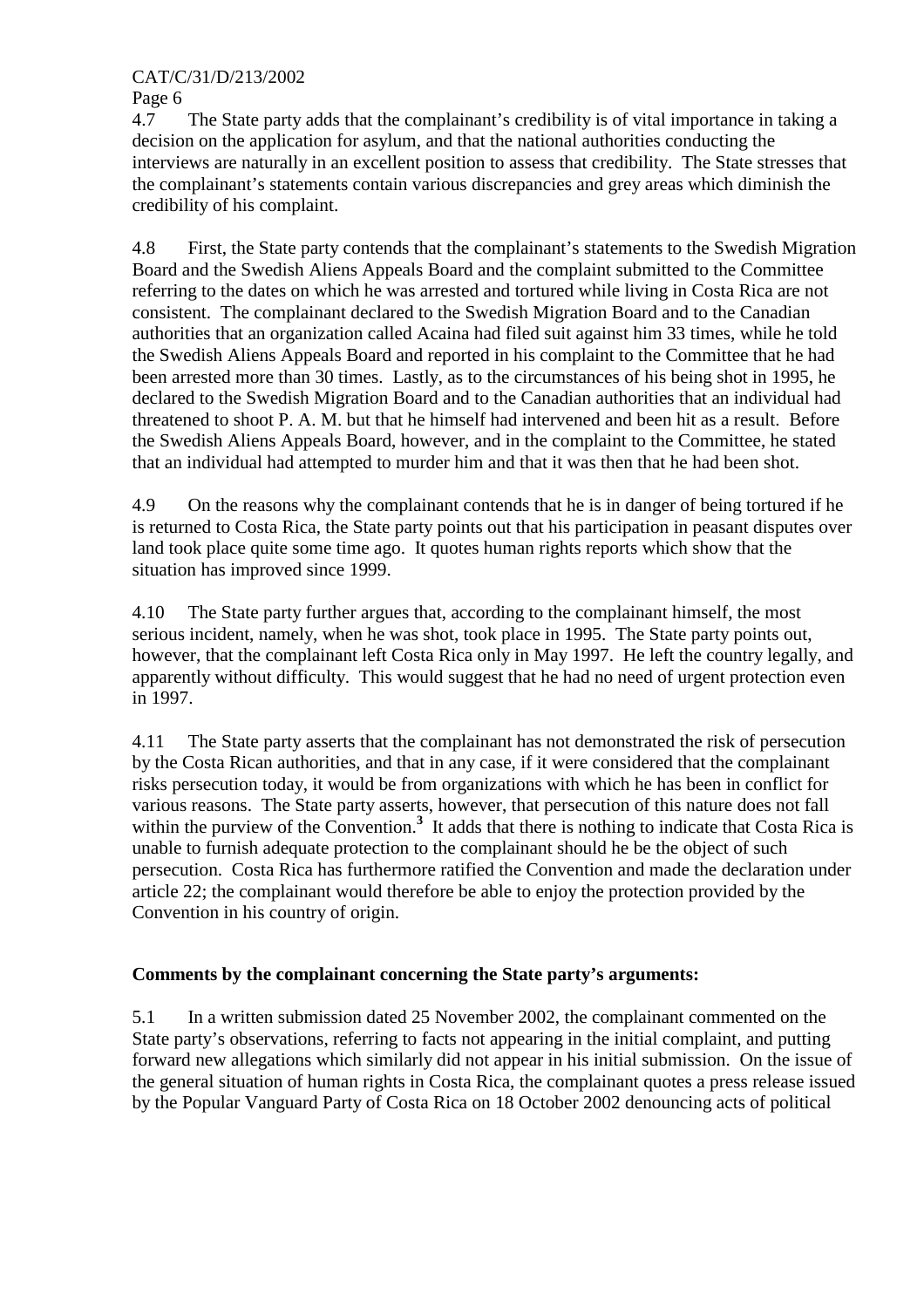persecution of its leaders by agents of the State. He also quotes a document written by himself, which can be found on his web site, about the human rights situation in Costa Rica.

5.2 The complainant quotes the opinion of the Centro de Investigación y Promoción para América Central de Derechos Humanos (CIPAC/DDHH) (Human Rights Research and Promotion Centre for Central America), on the discrimination to which homosexuals in Costa Rica are subject, the violence against them and the fact that they cannot contract same-sex marriages.

5.3 Referring to the personal risk of torture he would incur if he were returned to Costa Rica, the complainant bases his fears on the alleged lack of effective means of protection on the part of government institutions. Those same institutions did not protect him before or after the torture to which he was subjected, and his complaints to the courts about members of the police force were not examined.

5.4 On the issue of the circumstances in which the complainant was shot in 1995, he repeats that it was an attempted murder, without commenting on the contradiction alleged by the State party.

5.5 On the issue of the circumstances under which he left Costa Rica, the complainant says that he remained in the country until 1997 in order to exhaust all domestic remedies. He reiterates that he was in danger at the time and for that purpose had installed a metal stockade in his house and that he moved from region to region within the country in order to protect himself.

5.6 As regards the asylum procedure engaged in Sweden, the complainant contends that at the hearing of 26 July 2000 he was not allowed to hand over the documents he wished to submit since they were in Spanish, that the immigration official and the defence lawyer assigned to him treated him in a rude and hostile way, that the hearing was "a put-up job and manipulated from beginning to end", and that the transcript of his statement by the official was inaccurate and omitted certain facts of which he had informed her. He further claims that in the course of one year and eight months he had access to his lawyer for just two hours and 15 minutes. He also contends that the State's refusal to consider his case adequately is an act of discrimination.

5.7 The complainant says that he is currently continuing his political activities from abroad, since he has a web site on which he records complaints; for this reason his safety is still at risk.

### **Additional submission by the complainant:**

6. On 23 September 2003, the complainant made an additional submission, containing, *inter alia*, a psychiatric report dated 14 September 1998 and issued by D. E. P., a Toronto-based psychiatrist, who confirms that the complainant suffers from post-traumatic stress disorder.

### **Issues and proceedings before the Committee:**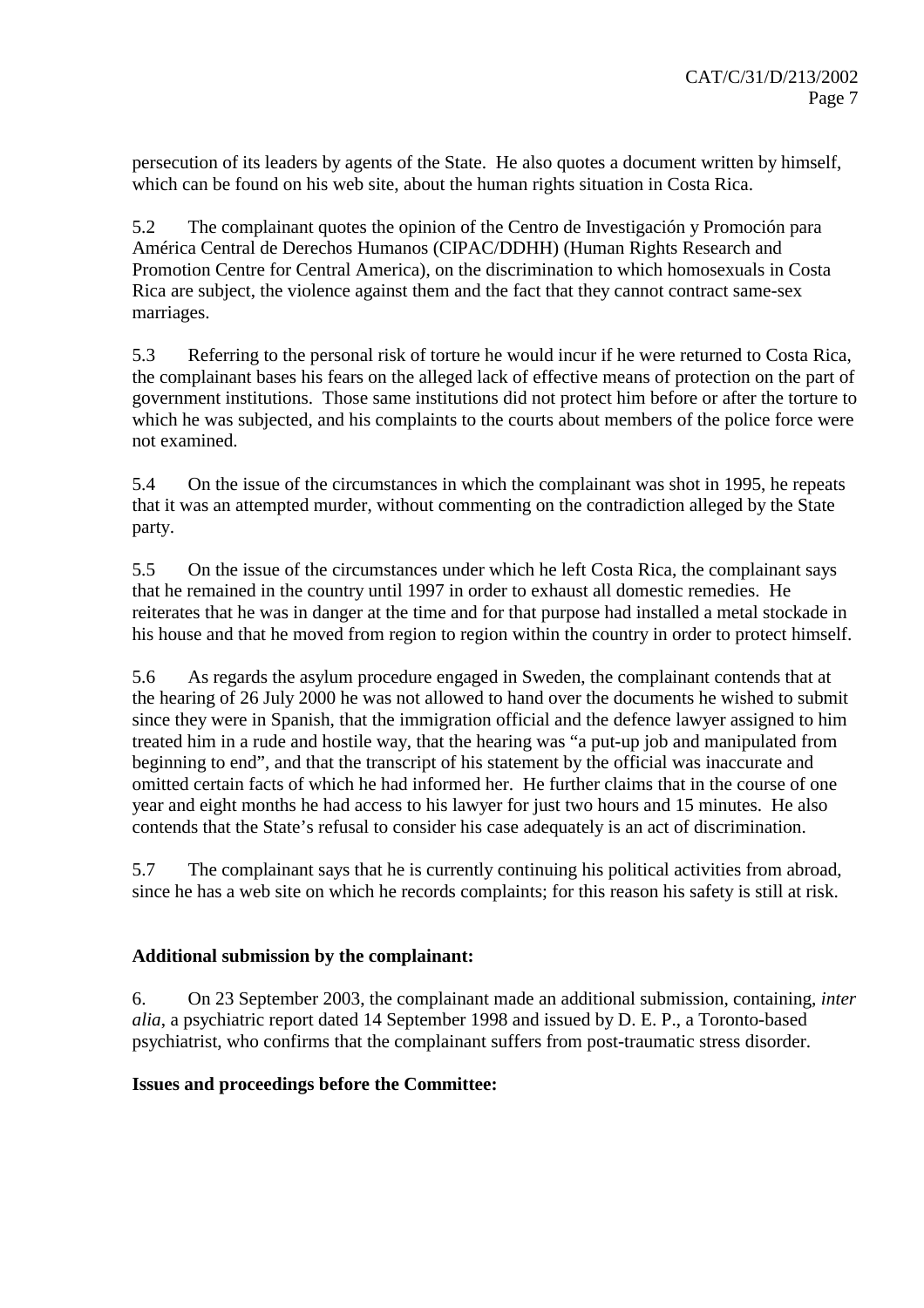CAT/C/31/D/213/2002

Page 8

7.1 Before considering any claims contained in a complaint, the Committee against Torture must decide whether or not it is admissible under article 22 of the Convention. In this respect, the Committee has ascertained, as it is required to under article 22, paragraph 5 (a), of the Convention, that the same matter has not been and is not being examined under another procedure of international investigation or settlement. The Committee also notes that the State party acknowledges that domestic remedies have been exhausted.

7.2 As regards the complainant's additional submission of 23 September 2003, the Committee notes that this submission was lodged after the end of the six-week deadline, stipulated in the Committee's letter of 21 October 2001, in accordance with rule 91, paragraph 6, of the Committee's rules of procedure, in which the complainant was invited to submit his comments on the State party's observations on admissibility and merits of the complaint by 29 November 2002. The Committee thus considers that the fresh arguments raised in the complainant's additional submission of 23 September 2003 were lodged out of time and cannot therefore be considered by the Committee.

7.3 The Committee sees no further obstacles to the admissibility of the complaint and therefore proceeds to a consideration of the merits.

8.1 The Committee has considered the complaint in the light of all information made available to it by the parties, in accordance with article 22, paragraph 4, of the Convention.

8.2 The Committee must decide whether the deportation of the complainant to Costa Rica would violate the State party's obligation under article 3 of the Convention not to expel or return an individual to another State where there are substantial grounds for believing that he or she would be in danger of being subjected to torture.

8.3 The Committee must assess whether there are grounds to believe that the complainant would be personally in danger of being subjected to torture on returning to Costa Rica. In weighing up this risk the Committee must take into account all relevant considerations in accordance with article 3, paragraph 2, of the Convention, including the existence of a consistent pattern of gross, flagrant or mass violations of human rights. The Committee recalls, however, that the aim is to determine whether the individual concerned would personally risk torture in the country to which he or she would return. It follows that the existence of a consistent matter of gross, flagrant or mass violations of human rights in a country does not as such constitute sufficient grounds for determining whether the particular person would be in danger of being subjected to torture upon his return to that country; additional grounds must be adduced to show that the individual concerned would be personally at risk. Conversely, the absence of a consistent pattern of gross violations of human rights does not mean that a person may not be considered to be in danger of being subjected to torture in his or her specific circumstances.

8.4 In the present case, the Committee takes note of the State party's observations on the general situation of human rights in Costa Rica and of the fact that Costa Rica has made a declaration under article 22 of the Convention. It further takes note of reports which indicate an improvement in the situation of peasants involved in land disputes. The Committee observes that the information contributed by the complainant to rebut this opinion comes mainly from his own writings.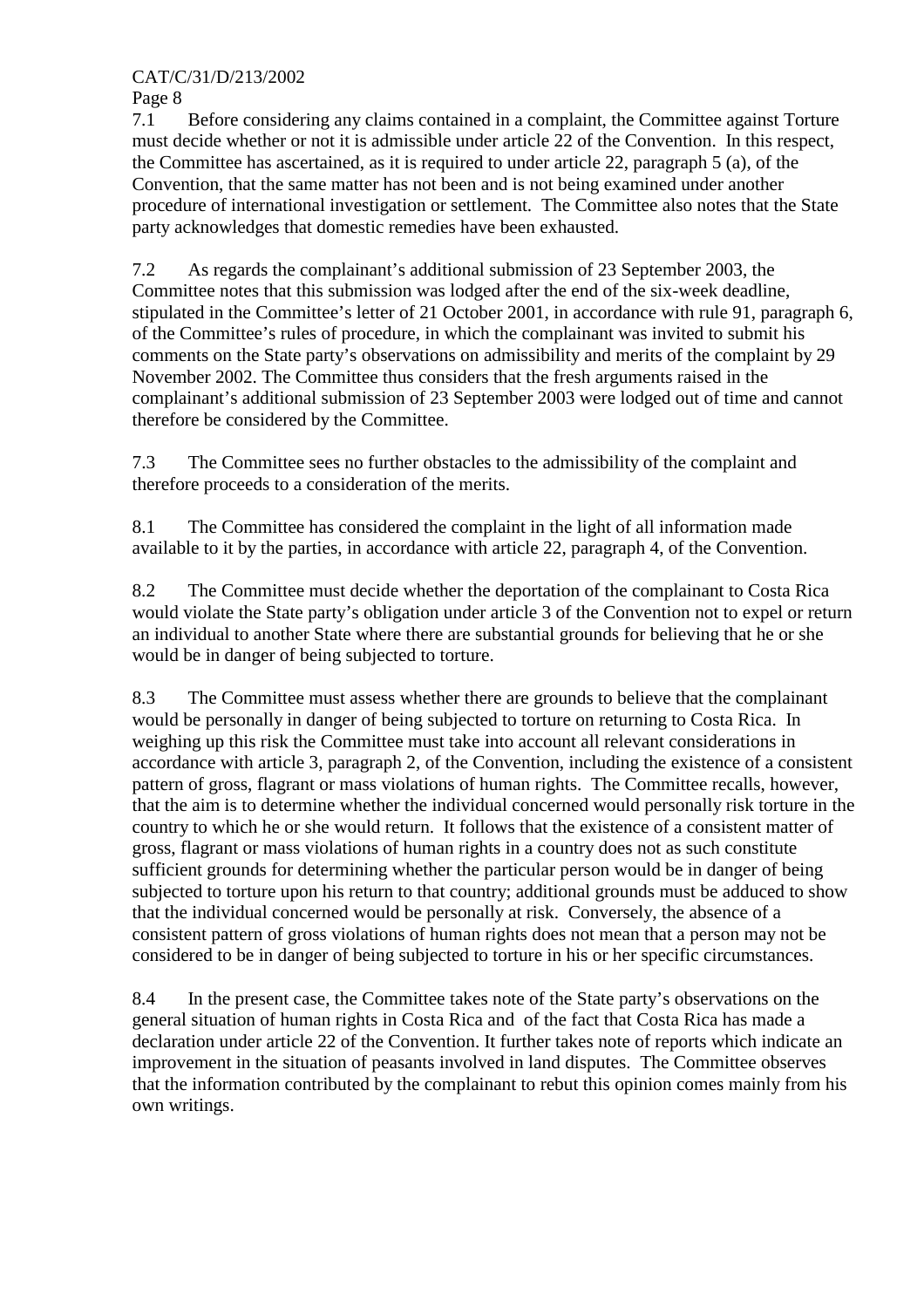8.5 The Committee takes note of the discrepancies and grey areas in the complainant's account, as indicated by the State party, which were not clarified by the complainant. It further observes that the complainant has not provided sufficient evidence to corroborate his assertions of having been subjected to torture in Costa Rica.

8.6 The Committee also notes the observations of the State party to the effect that the most serious incident alleged by the complainant took place in 1995, but that the complainant nevertheless did not leave Costa Rica until May 1997. It observes that the complainant's reply is vague in this regard, and that while he contends that the government institutions in Costa Rica have not protected him in the past, he has not provided evidence to corroborate his assertion.

8.7 On the issue of the complainant's alleged difficulties in Costa Rica on account of his bisexuality, the Committee observes that the danger of being subjected to torture in Costa Rica in future is not based on grounds that go beyond mere theory or suspicion. In the Committee's opinion, the reports submitted by the complainant do not demonstrate substantial grounds for believing that he is personally and currently in danger of being tortured if returned to Costa Rica. In the light of the foregoing, the Committee considers that the information furnished by the complainant does not provide substantial grounds for believing that he would personally be in danger of being tortured if returned to Costa Rica.

9. The Committee against Torture, acting under article 22, paragraph 7, of the Convention against Torture and Other Cruel, Inhuman or Degrading Treatment or Punishment, considers that the complainant has not substantiated his claim that he would be subjected to torture upon his return to Costa Rica, and therefore concludes that the complainant's removal to that country would not constitute a breach by the State party of article 3 of the Convention.

[Done in English, French, Russian and Spanish, the Spanish text being the original version. Subsequently to be issued also in Arabic and Chinese as part of the Committee's annual report to the General Assembly.]